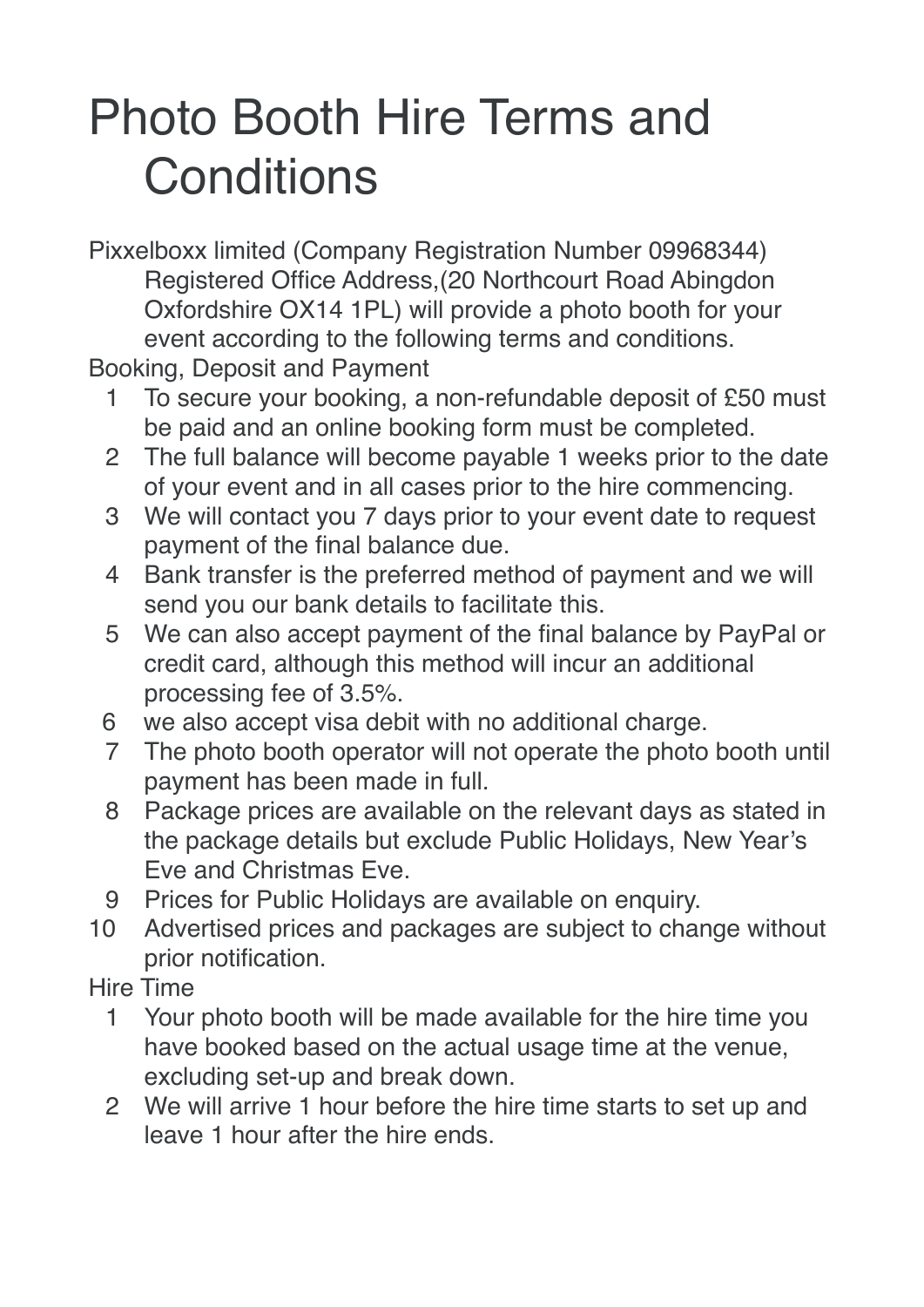- 3 If we are not ready to start at the agreed time due to our fault, we will still operate the photo booth for the agreed hire time by extending the finishing time (venue permitting).
- 4 If the hire does not start at the agreed time, as setup has been delayed due to unforeseen circumstances that are not our fault, then the hire will still end at the time booked.
- 5 If we have setup on time but the hire does not start at the agreed time due to over running of previous activities, the hire will still end as per the agreed time on the booking.
- 6 Should allocated supplies be used, the actual hire time may be reduced.
- 7 Additional hours can be purchased on the night for £100 per hour, which must be paid to the operator in cash, or £75 if booked in advance.

Photos and Video Messages

- 1 If you choose a package with double prints, the photo booth will print 2 copies on each visit, one copy for your guests to share and one for your album.
- 2 Guests are able to leave 10 second video messages.if applicable to package
- 3 Guests may enter the photo booth as many times as they would like within the hire period.
- 4 Guests will be able to buy reprints and enlargements from the website.
- 5 The copyright of all images will remain with PIXXELBOXX LIMITED and by accepting these terms and conditions you are granting us the right to use any and all images taken on an event for marketing and promotional activities involving both digital, web and printed material.
- 6 We will endeavour to provide the supplies and equipment ordered, but the photo booth operator reserves the right to substitute supplies or equipment at any time should there be a need.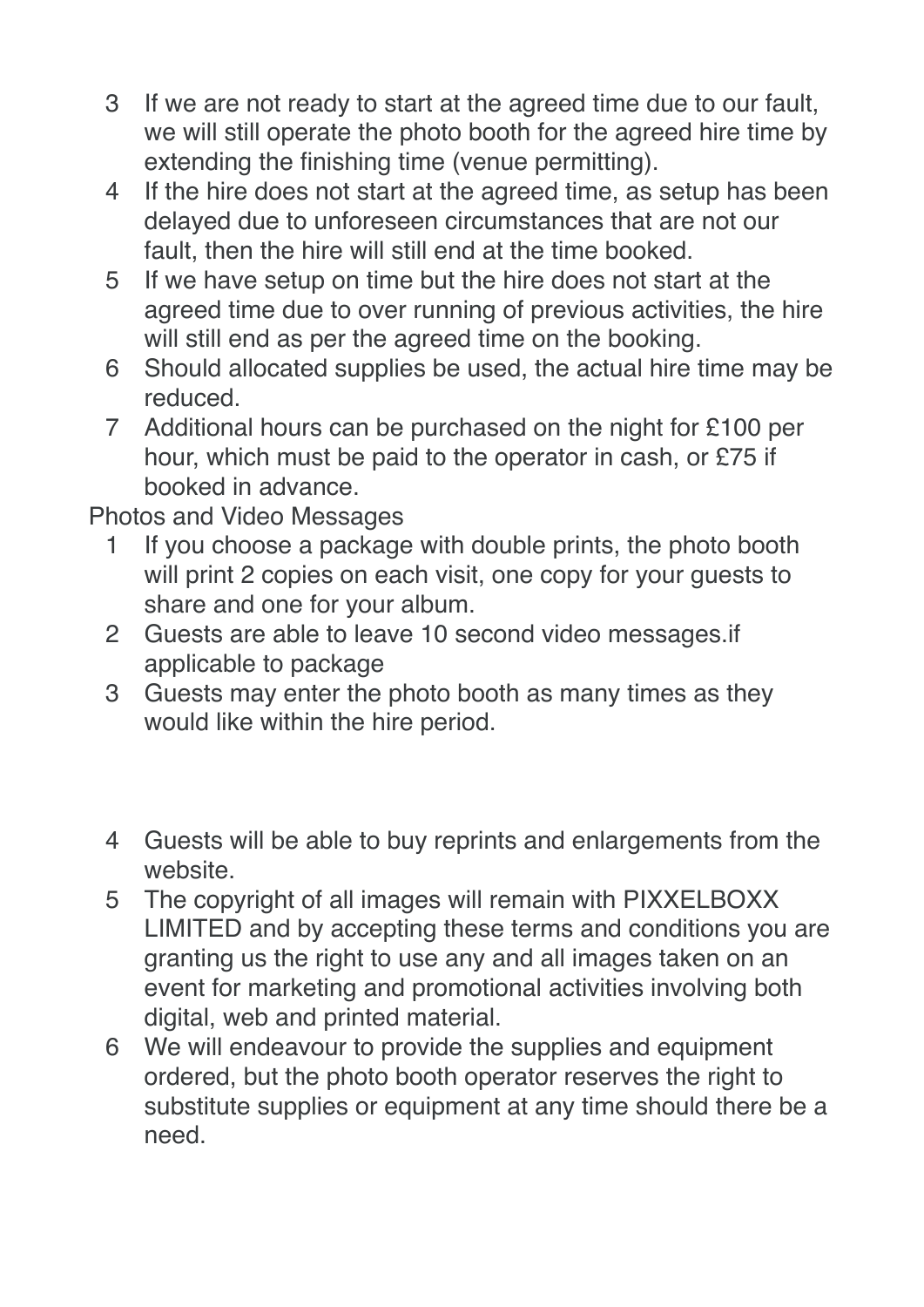7 We accept no responsibility for any loss or disappointment resulting from any printing failure or defective or imperfect prints resulting from circumstances outside of our control.

Photo Booth Set Up

- 1 It usually takes an hour to set the photo booth up and then an hour to break down.
- 2 Please inform us of any circumstances that would make setting the photo booth up more demanding, such as stairs, long distances from unloading areas etc.
- 3 We allocate 1 hour to set the photo booth up and take it down, which is included in the package price.
- 4 If there are any complications that lead to a longer setup and break down time then this will come out of the run time.
- 5 The equipment will be setup in one location only as agreed on arrival and will not be moved once set up.
- 6 It is the responsibility of the hirer to ensure that the venue will accept the use of the photo booth on their premises.
- 7 Any specific criteria that the venue requires such as PAT certification must be made known to us at least 30 days before the event date.
- 8 The hirer will arrange for sufficient space to be provided in positioning the photo booth to allow safe use of the equipment by the operator and guests.
- 9 The hirer will arrange for the photo booth's final position to be close to an electrical socket of 220-240v fitted with a 13amp trip.
- 10 The photo booth draws 600 watts.

Damage to The Photo Booth, Equipment and Props

- 1 The hirer will be liable for all costs, expenses and losses incurred by PIXXELBOXX LIMITED as a result of any damage to the photo booth or other hired equipment caused by the hirer or the hirer's guests.
- 2 Props are provided for the entertainment of the guests and as an accessory item during the hire session and remain the property of PIXXELBOXX LIMITED.
- 3 The hirer will be responsible for any loss resulting from theft or damage to the props during a hire session.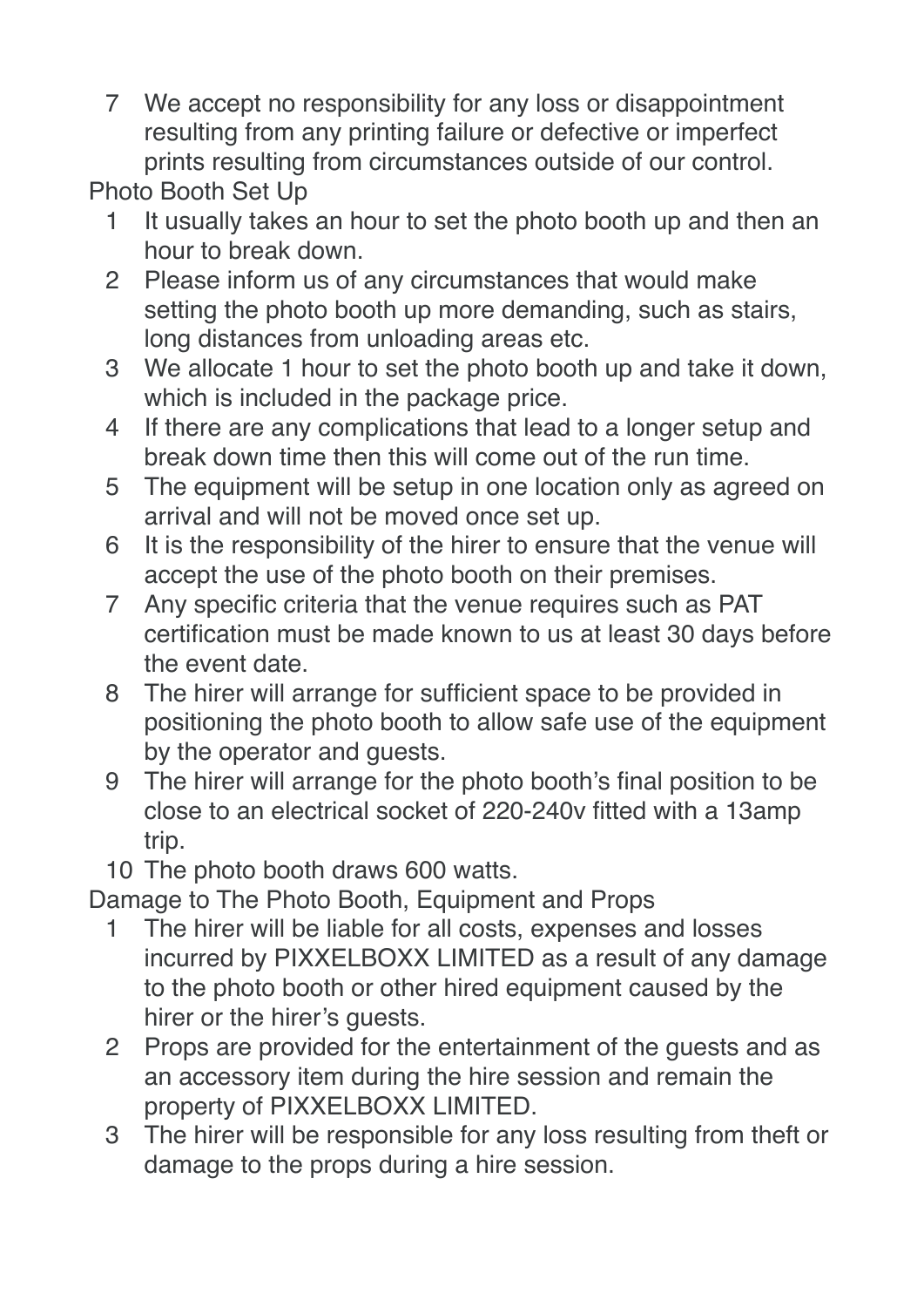- 4 We will take every effort to prevent the loss or damage to your guest book created during an event, however, we will not be held responsible for any damage caused by guest behaviour.
- 5 We accept no liability for any damage to or loss of personal property arising from the use of the hired equipment.
- 6 We will not be liable for any personal injury resulting from the use of the hired equipment unless caused by negligence on our part or on the part of a person for whose actions which are legally responsible.

Guest Behaviour

- 1 The hirer is responsible for ensuring that suitable security and crowd control measures are in place prior to the start of the event.
- 2 Whilst we encourage the fun use of the photo booth, if we feel that the photo booth is not being treated in a respectful manner we will ask the guest(s) to leave the photo booth.
- 3 We will not accept any threatening or abusive behaviour and if this occurs we will stop the use of the photo booth and dismantle the equipment without a refund.
- 4 No food or drinks are allowed in the photo booth.

Technical Issues / Failure to Supply

- 1 In the unlikely event of a technical problem with the photo booth or events beyond our control a refund will be given prorata to any time lost.
- 2 The operator cannot be held responsible for any failure to provide a service of supplies or equipment if the operator has no control over the circumstances which may withhold all or part of the supply.
- 3 These may include but are not limited to traffic delays, severe weather conditions, breakdown of our vehicles, sickness, equipment failure or delay in operating the unit for any other reason outside of our control.
- 4 If we cannot attend or fulfil your hire due to events beyond our control we will contact you or the venue as soon as possible.
- 5 In these instances, our liability will be limited to a refund of all the moneys paid.
- 6 Failure to supply due to the venue or client issues will not result in a refund.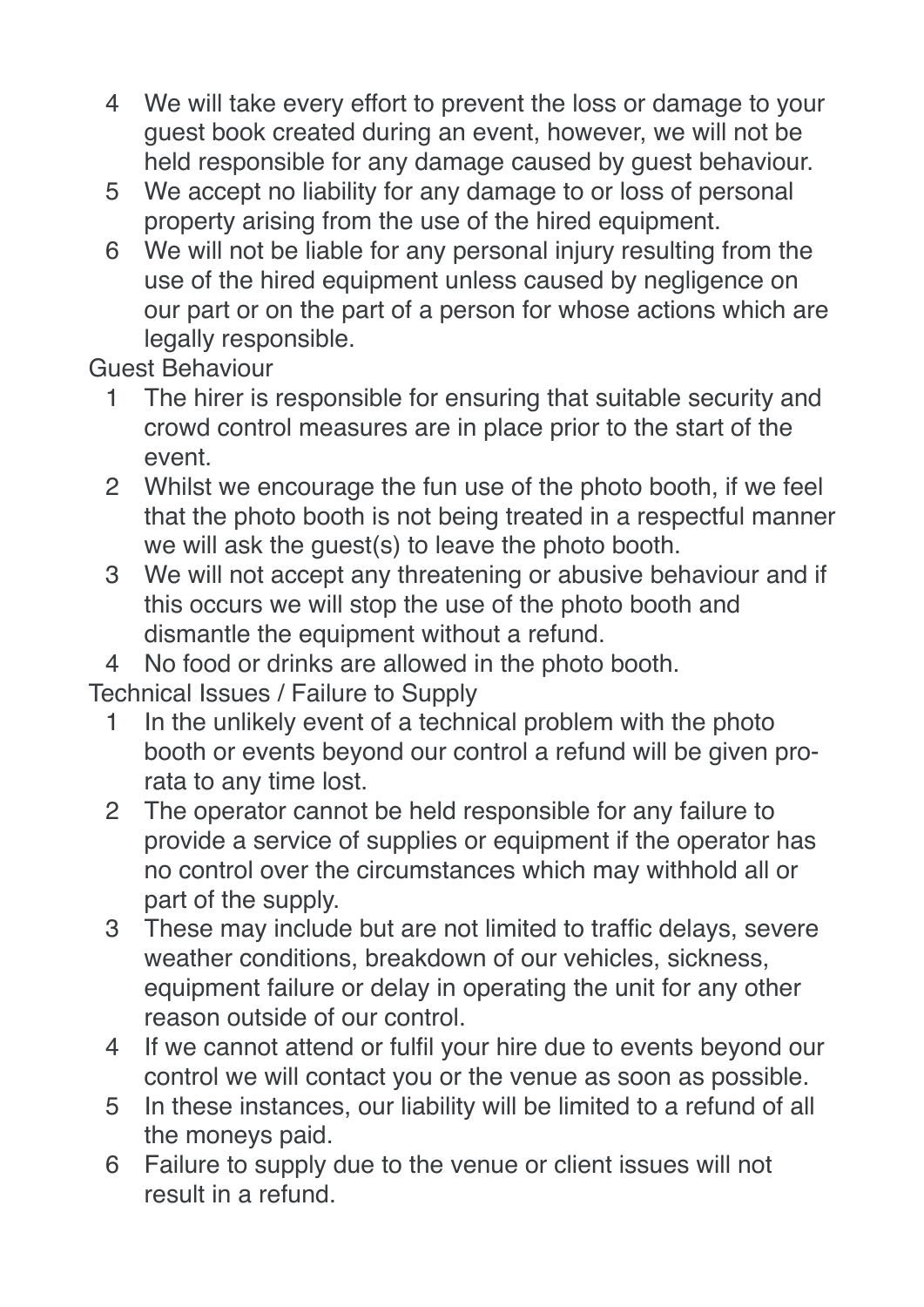Insurance and PAT Certification

- 1 We carry public liability insurance.
- 2 We will provide a copy of insurance details should the venue request one.
- 3 All of our equipment has been PAT tested and approved.
- 4 We will provide a copy of the PAT test certificate should the venue request one.

Our Liability

- 1 We accept no liability for any damage to or loss of personal property arising from the use of the hired equipment.
- 2 We will not be liable for any personal injury resulting from the use of the hired equipment unless caused by negligence on our part or on the part of a person for whose actions which are legally responsible.
- 3 We will not be liable under any circumstances for any indirect, consequential or special loss or damage.
- 4 Subject to the above points, our total liability to the hirer, whether for breach of contract, or (including negligence) or otherwise shall not in any circumstances exceed £3,000.
- 5 Nothing in this section affects your statutory rights which cannot be excluded or limited by law.

Booking Cancellations

- We understand that your circumstances can change but we would ask for as much notice as possible in the event that you need to cancel your booking.
- The £50 booking deposit is non-refundable in all cases and any cancellations will be subject to the following cancellation charges:
- 1 Within 4 weeks prior to the event date 25% of the final balance.
- 2 Within 3 weeks prior to the event date 50% of the final balance.
- 3 Within 2 weeks prior to the event date 75% of the final balance.
- 4 Within 1 weeks prior to the event date 100% of the final balance.

Acceptance of Terms And Conditions